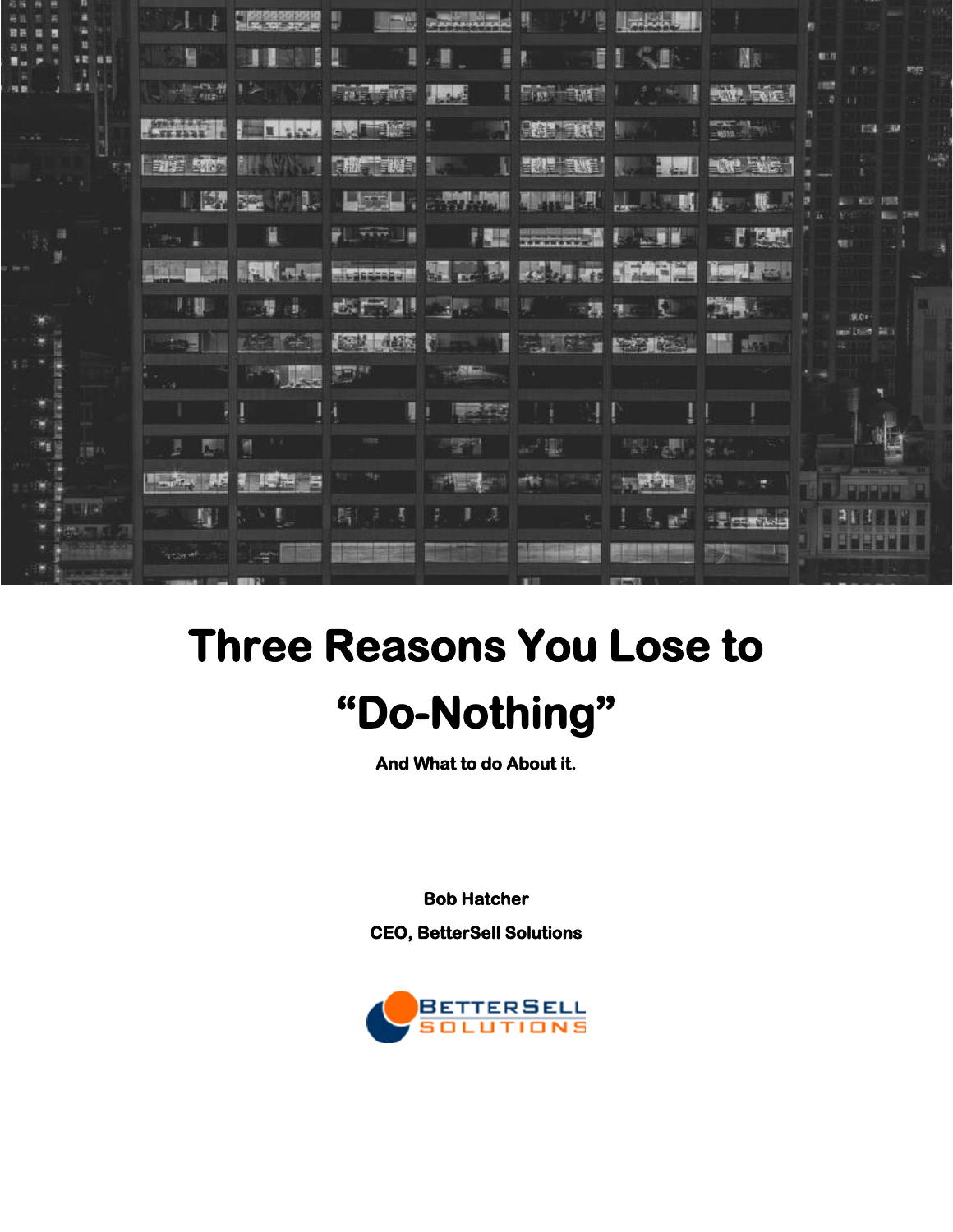## **PREFACE**

In the many years I've been selling I've come to realize that most of the time I'm not competing against other companies; I'm competing against the status quo. You know, the dreaded "do nothing", "Just kidding, we're not ready to buy now". It ticks me off!

LOSING TO "DO NOTHING" MEANS THE PROSPECT DECIDED NOT TO CHANGE THE WAY THEY DO THINGS. IT COULD MEAN STAYING WITH THE CURRENT VENDOR OR THEIR CURRENT BUSINESS OPERATION.

Why do they do that? I found the answer to the question in the field of behavioral economics, the combined field of behavioral psychology and economic decision-making.

As a professional seller who has taken dozens of sales training courses and is certified to teach many of them, It seems the entire sales training industry has yet to understand the science behind how people actually make decisions.

That's the purpose of this paper, to explain the psychology underlying the status quo and why do-nothing is usually the preferred solution and to give you the tools and techniques to win!

That's our mission, to bring to the world of selling all the tools and insights available from the world of behavioral science.

> *A while ago I wrote how bias affects how our understanding of information and how sellers can use that knowledge to sell more. In addition, I also wrote about whether CEOs really celebrate failure. This current article is for sales reps and sales managers to help them increase their win rate by reducing the number of losses to "do-nothing." This article is adapted from the white paper Moneyball Selling available [HERE](http://www.bettersellsolutions.com/resources/)*

*We offer keynote speeches and workshops on how to apply the concepts of behavioral economics to the world of selling. In some cases, there are things you must be aware of in your own behavior, and in other cases, there are concepts (as presented in this white paper) you can use to your advantage.*

*(This is the fourth in a series of how behavioral economics affects the world of big-ticket, B2B selling. This article is adapted from the white paper Moneyball Selling available [HERE.](https://www.bettersellsolutions.com/resources/))*

**Three Reasons you Lose to "Do Nothing" 2 | P a g e**

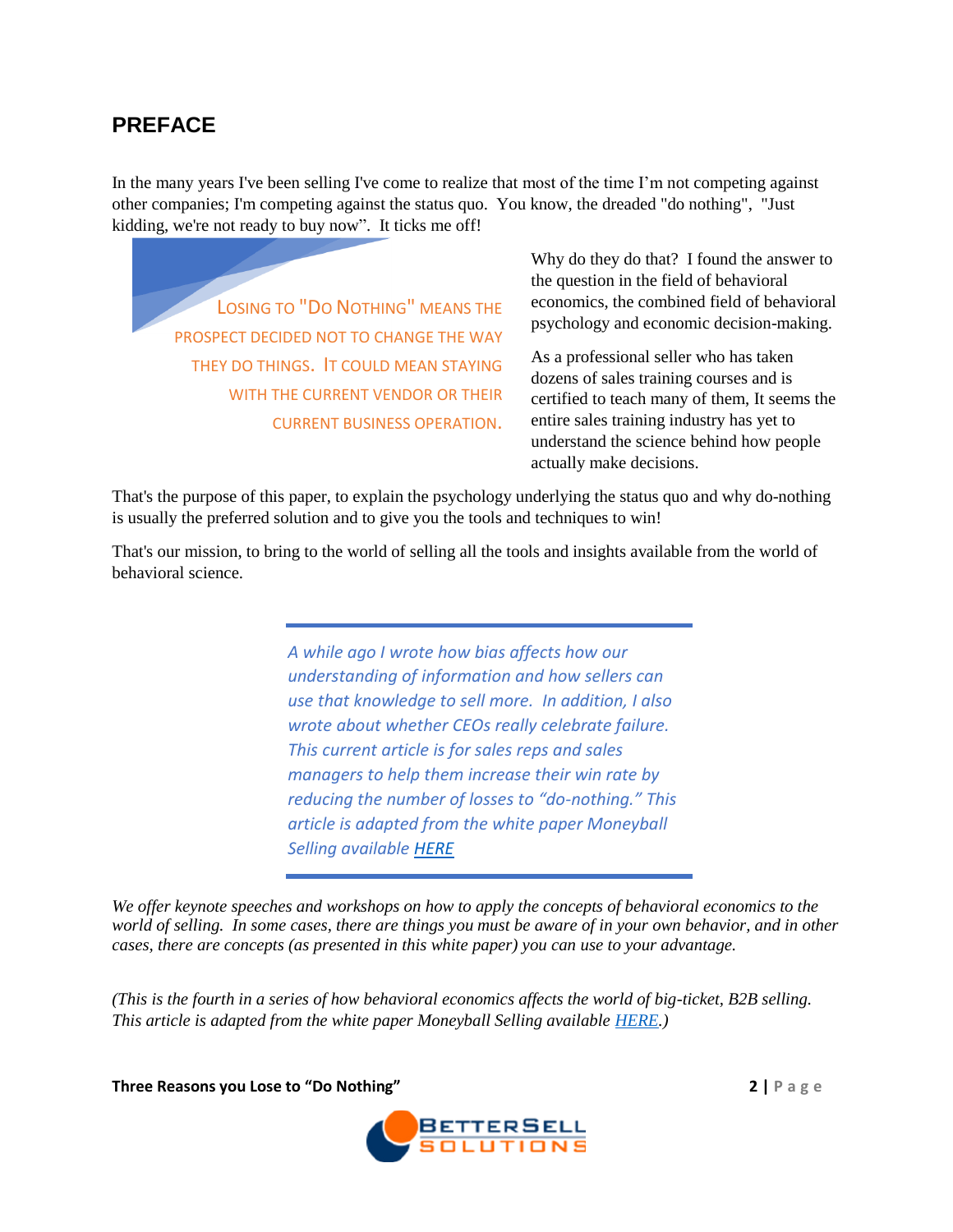# **INTRODUCTION**

We've all been there. We found a great prospect in a market we know, where we've fixed those problems before, where we have great references… well, you get the point.

- ☒ We did our homework
- ☒ We understood all the people involved in the buying process
- ☒ We understood their needs and their vision for the future
- ☒ We crafted a fantastic proposal at a very fair and competitive price

We did all of that and we still lost. Not only did we lose but we lost to "Do Nothing". You know, they either stayed with their current situation (that you know is inadequate), stayed with their current vendor (who they admitted to you was doing a lousy job), or, they decided to do it themselves (and you know they don't have the resources to pull it off). *You* know these are suboptimal solutions. Heck, even they know they are suboptimal solutions. But, why did they go that way? Why did they not opt for your fantastic solution?

The answer lies in the field of behavioral economics, the combination of the fields of psychology and economics. It's the field that explains why we are not rational beings. You might think your customer is being rational and will make thoughtful, unbiased decisions. How could they refuse you with your incredible value proposition, when they had a demonstrable need and you had an excellent solution at a very fair price?



The fact is, we're not rational beings. We have feelings and emotions and inherent biases and ways of looking at the world. As much as economists think we act to "maximize utility" we don't. We consistently act irrationally. By way of example, here are a couple of examples:

**Three Reasons you Lose to "Do Nothing" 3 | P a g e**

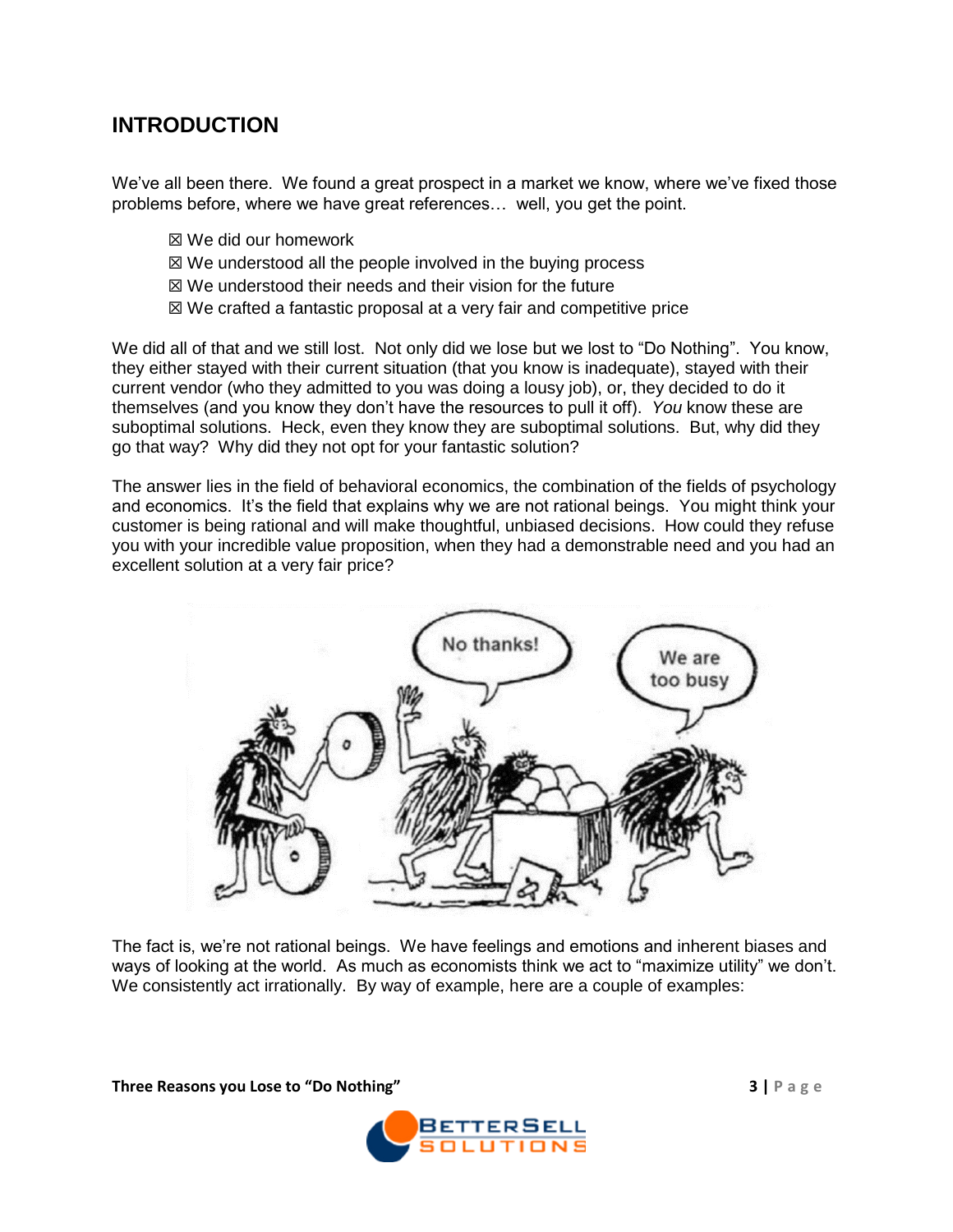- Several hundred people showed up for a lecture and as a gift received at random one of two items of equal value and equal desirability. After the lecture was over, the speaker said, "You were given a gift at random, if you'd like to swap for the other item, come up front." Only about 20% of the people swapped. Regardless of the gift received, they liked what they got. Logic would say that half would switch. They only "owned" it for an hour, why such a sense of ownership in such little time? Why do we overvalue things we already own?
- You're at a store shopping for a \$50 item. You're ready to buy it when another customer whispers to you "That thing is on sale down the street for \$40!" You put the item down and walk ten minutes down the street and buy it from the other store. Most of us would do that. But, contrast that with the purchase of a \$1,000 item. If someone whispers to us about saving ten bucks down the street, not many of us would take the walk. But, ten bucks is ten bucks, right? Why is it worth saving ten bucks in one scenario and not in the other? In both cases we're talking about a six pack of expensive beer!

People being irrational has a lot to do with why you lost to the dreaded "do-nothing", the status quo. Let's get into the three main reasons you lose.

## **Reason 1: Although we like winning, we hate losing even more! Loss Aversion**

Customers will reject your proposal because it seems too risky, risk equals loss. And we all know we hate to lose. It seems built into us. Billy Beane (as portrayed by Brad Pitt in the movie "Moneyball") said it very well:

#### **"I hate losing A LOT MORE than I like winning"**

To many of us that's a realization worth repeating, we hate losing more than we like winning. But losing and winning are not equal; research shows that we dislike losing **about twice as** 



**much** as we like winning!

Here is what's happening in your customer's eyes. While you are busy giving all the reasons to go with you and your solution, they are busy also tallying up all the *negatives* not to go with you.

We've all done this type of analysis; you make a T-chart with the pros on one side and the cons on the other. The cons stand for risks – *but in the subconscious of the buyer risks are twice as powerful as everything on the* 

**Three Reasons you Lose to "Do Nothing" 4 | P a g e**

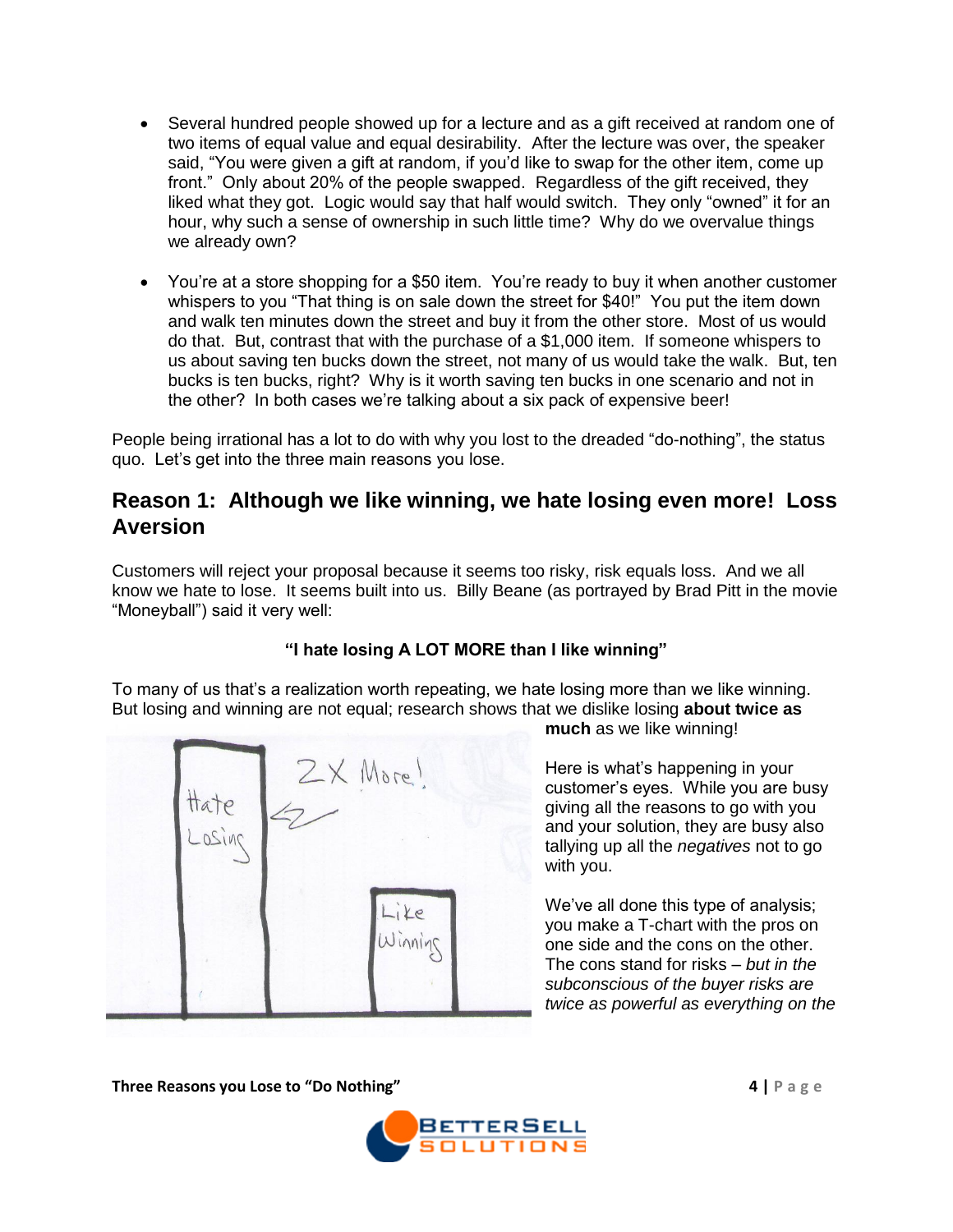*pros side*. They will be rigorous and thorough when looking for the negatives of your solution.



Prospects view your offer differently

(By the way, if you haven't gone through this exercise yourself uncovering all the negatives, you are doing yourself an injustice.)

But more often than not, they will fail to make a similar T-chart for the do-nothing scenario. *This is where you come in. It's up to you to walk them through the analysis of each of the donothing scenarios. And you need to be just as rigorous on the negative side.* You don't even need to explain how the negatives are more powerful than the positives because will do that subconsciously. (Although, some reinforcement on your part may help!)

# How they view the status quo

| Pros                                                                                                                                                                       | Cons                                                                             |
|----------------------------------------------------------------------------------------------------------------------------------------------------------------------------|----------------------------------------------------------------------------------|
| 1. I won't have to spend any money!<br>2. I won't have to learn something new!<br>3. I don't have to adapt my processes!<br>4. I can use the money for another<br>project! | They won't think of<br>these themselves.<br>You have to walk<br>them through it! |

Some potential negatives of do-nothing that you might suggest include:

• The do-nothing scenario is much less efficient as your solution. As a result, in a year they'll be way behind their competition.

**Three Reasons you Lose to "Do Nothing" 5 | P a g e**

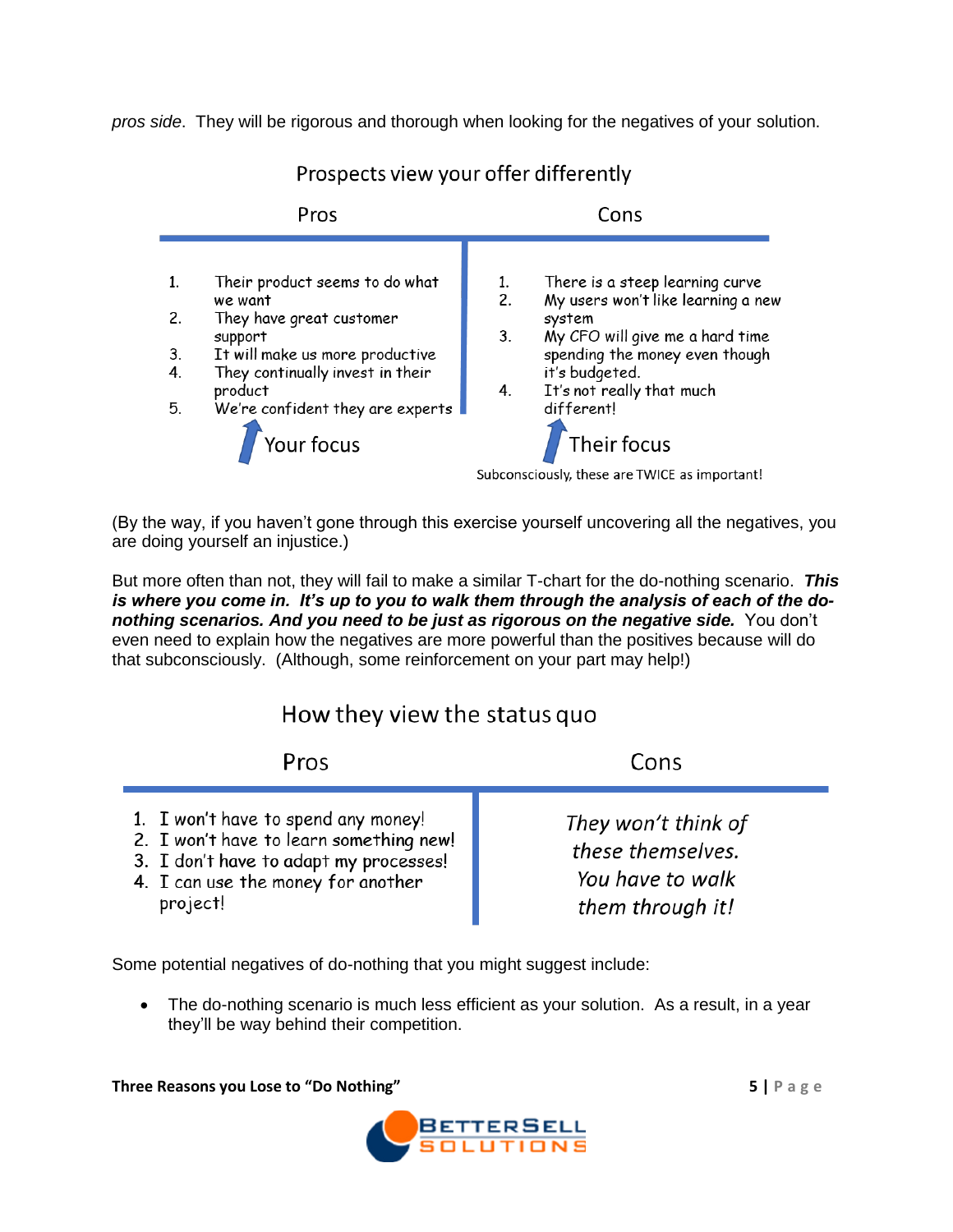- They will have to devote resources such as people or money that they could use elsewhere.
- They don't realize that the way they are doing it is likely a patchwork of systems and procedures and are not built or created using industry best practices.
- If a home-grown solution,
	- o The cost of maintaining it will be underestimated
	- o It will never be a best-in-class solution.

*The goal when dealing with loss aversion is to make your offer seem LESS RISKY than the status quo. I.e. convince them that the status quo is THE RISKIEST path.*

## **Reason 2: People hate admitting they're wrong**

Imagine you need \$10,000 to cover a big expense and you own two stocks:

- 1. 100 shares of ABC Corp you bought for \$80 and the stock is at \$100 a \$20/share gain.
- 2. 100 shares of XYZ Corp you bought for \$120 and the stock is at \$100 a \$20/share loss.

Selling either will net you the \$10,000 you need. Which would you sell? Research shows that about 90% of people would sell the winners, the shares of ABC (and pay the capital gains tax!) rather than admit losing and sell the shares of XYZ! You see, people are willing to pay a price to not admit losing. (In fact, the worse the loss, the less likely people are to sell it.)

How does relate to losing to do-nothing? Well, let's say the key decision-maker is the one who put together the jury-rigged system currently in place. How easy will it be for that person to admit defeat? Answer: not very! Even if you are not dealing with the person who implemented it before, each person has a sense of ownership in the status quo. Even if they are just users.



Getting them to give up their ownership is an uphill battle.

We've all fallen victim to this before. We've all seen projects that are money pits where management keeps throwing good money after bad. How many times have you seen that quote from Winston Churchill "…never give in, never, never, never, never—in nothing, great or small, large or petty".

**Three Reasons you Lose to "Do Nothing" 6 | P a g e**

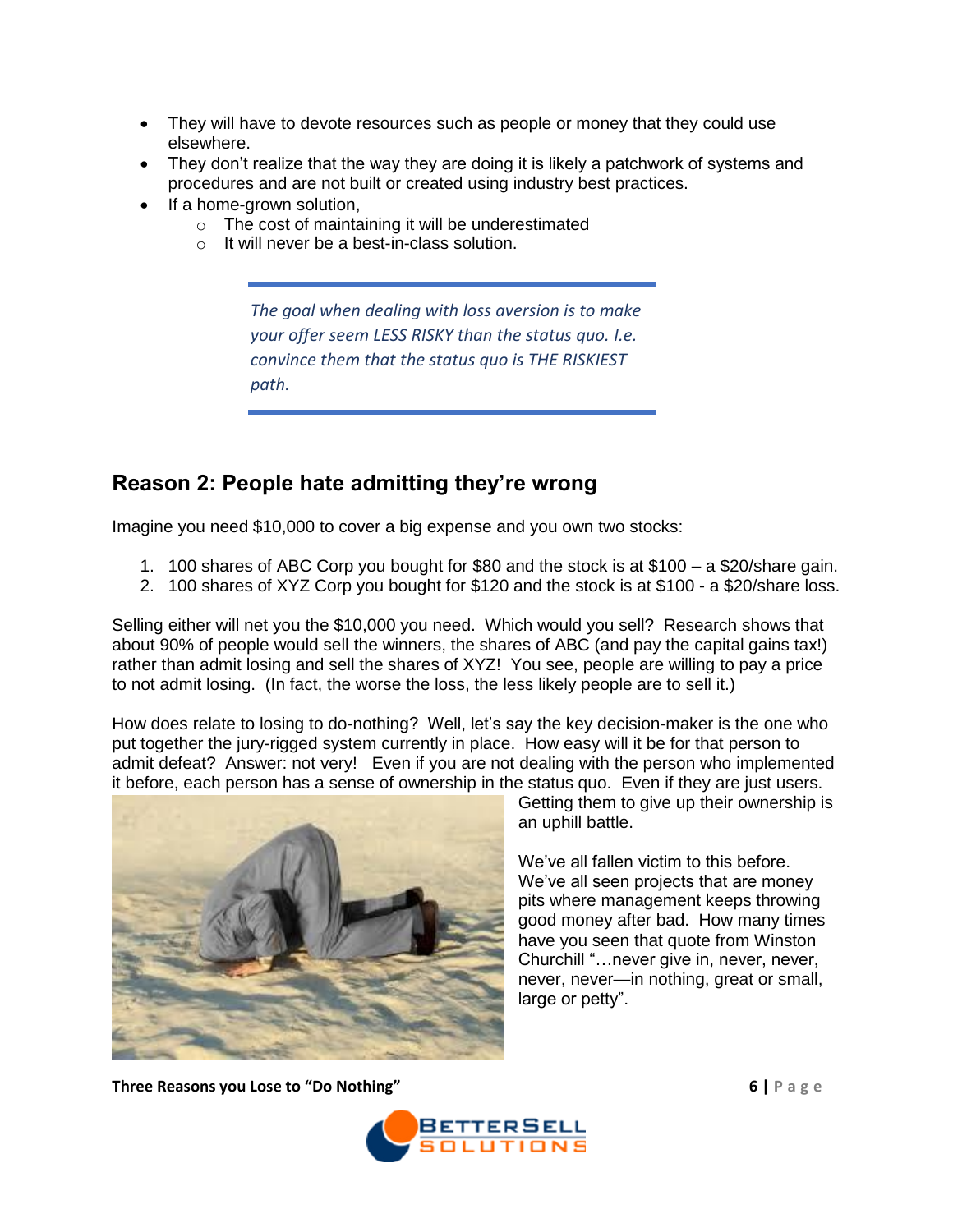If you are selling into this situation you better buckle up. Here are some suggestions:

- 1. Understand what is going on here. Optimism bias is in play. In the stock market example, your subconscious is saying "I must have had a good reason to buy this stock, I'm sticking with it". Optimism bias is insidious because it causes us to hang on too long. Because most of us are blind to our own optimism bias it's up to you, the seller, to explain the real risks of sticking with the status quo. (You've likely succumbed to optimism bias when you've overestimated your ability to do something or underestimated the time it took to complete a task. How long did it take you to put together that toy for your kid at Christmas?)
- 2. You must help the customer understand the risks of hanging on too long. As we said in Reason 1, it's natural for people to not look objectively at the risks and downside of sticking with the status quo. It's up to you to show them the way.
- 3. Ask them this: if you were an advisor to a company with exactly your issues, how would you advise them? This encourages them to take an "outside view" versus the insider view. Although it's difficult to see our own bias, it's quite easy to recognize it in others.

## **Reason 3: People love the status quo so much they are willing to pay a price for it**

Imagine this. You can take a guaranteed \$500 or you can flip a coin and if it lands heads you get nothing, but if it's tails you get \$1,000. Which would you take? If you are like most people, you'd take the guaranteed \$500. (In fact, about two-thirds take the guarantee.)

But, doing this experiment with lots of people, you must reduce the guarantee to about \$370 to get an equivalent number to take the guarantee versus the flip!

Why is this? The "expected value" of the coin flip is \$500 so logic would say there should be equal numbers of people on both sides. So, why would people take \$370 versus flip with an expected value of \$500?



The answer is that the guarantee stands for the status quo, the do-nothing scenario and **the \$130 they leave on the table is the premium they are willing to pay to not take a risk.**

Given this, you must work extremely hard and have an absolutely compelling reason for them to change to overcome the premium they are willing to pay for the status quo. But, you have an edge. If you frame your value proposition in terms of preventing a loss you will be way ahead!

**Three Reasons you Lose to "Do Nothing" 7 | P a g e**

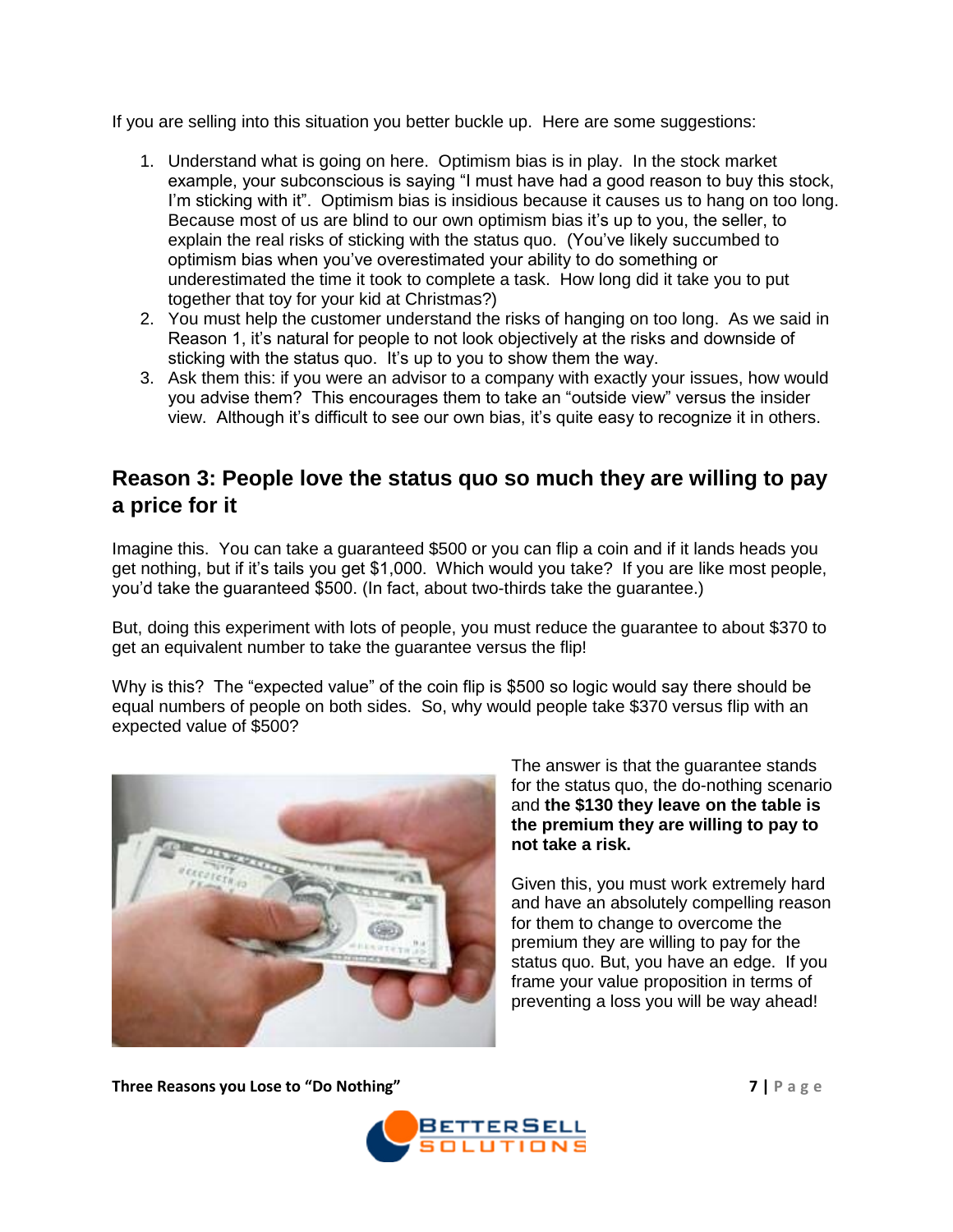But, there is another side to this situation. Above you considered a guaranteed gain versus a chance for a bigger gain. How about a guaranteed loss?

Here's the situation: you owe me \$500 and I offer you a choice, either pay me the \$500 or I let you flip a coin and if it's heads, you owe me nothing and if it's tails you owe me \$1,000. Which one would you choose? In this situation, two-thirds opt for flipping! When presented with a sure loss, people are willing to accept risk. (This accounts why at the racetrack betting on long shots goes way up the further into the night. It also explains why many projects with manageable losses turn into huge disasters.)

How can we use this to our advantage?

*Three things for you to remember:*

*1. People hate risk and losing so much they are willing to take money out of their pocket to prevent it*

*2. When presented with a gain, most people shun risk, i.e. they are risk averse*

*3. When presented with a sure loss, most people will accept risk, i.e. they are risk-seeking*

- 1. Above, in Reason 1 we spoke about how the customer does a mental T-chart on all the pros and cons of going with your proposal. *What you need to do is to have them take it one step further, think about the cons/negatives of not going ahead with your proposal.*
- 2. Because going with you is inherently risky and when presented with a gain people shun risk, you need to convince them that *not* **going with you is even riskier**! You must convince them that not going with you is a loss because when presented with a loss people are likely to accept risk.

One last thing is to understand the risk profile. And that is, the bigger the stakes, the more likely people are to stick with the status quo. Consider the coin flip example above. If the guarantee

**Three Reasons you Lose to "Do Nothing" 8 | P a g e**

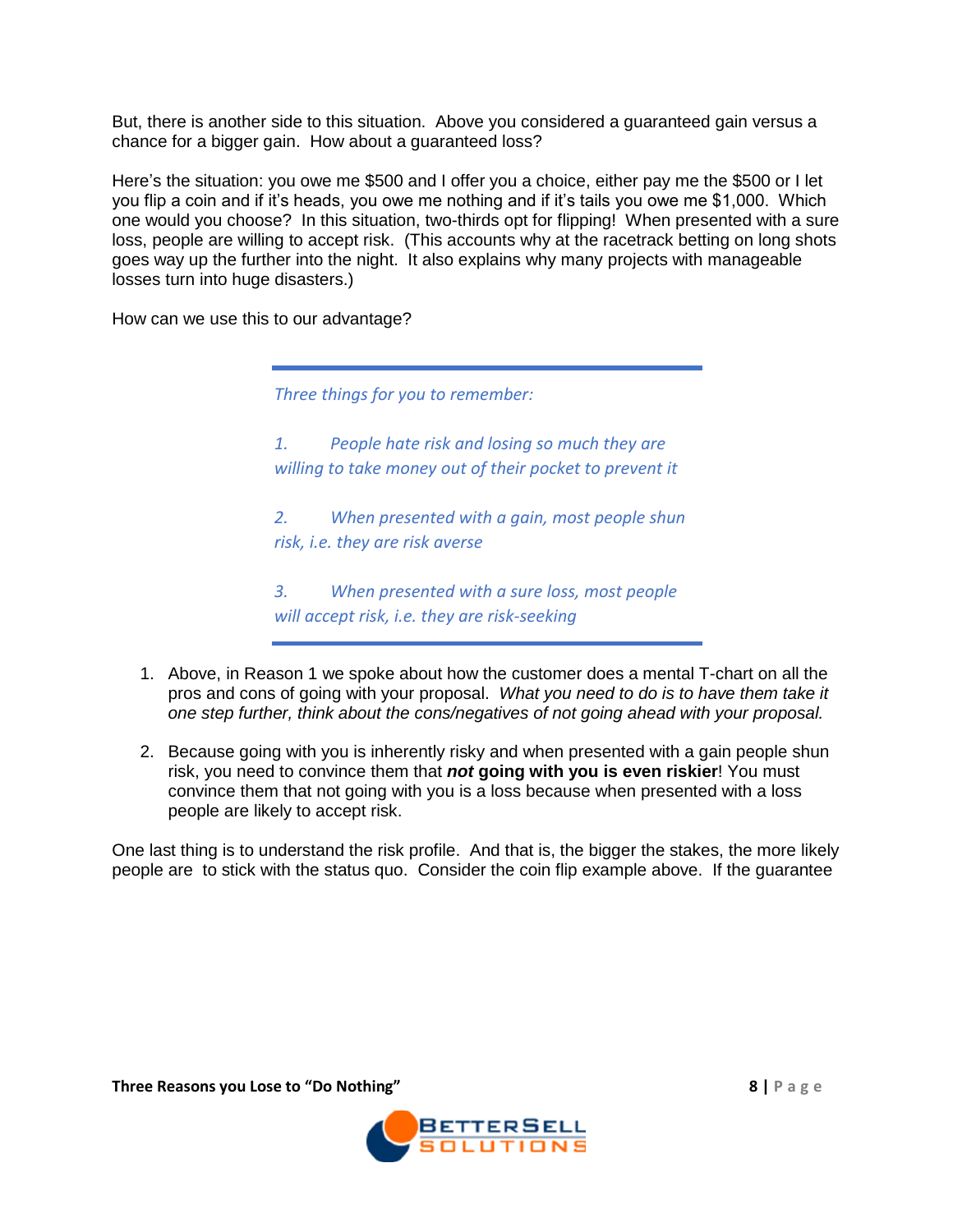*The bigger the stakes, the more important the change, the bigger the advantage for the status quo.*

wasn't \$500, but rather \$5 million, then everyone would take the guarantee and no one would flip. Conversely, if the guarantee was \$1 then everybody would flip.

## **Summary:**

As humans, risk, and the fear of loss are powerful forces. As sellers, it's paramount that you remember this, that every proposal you make to a prospect is a request for them to change and they will view that change through the lens of risk and the fear of loss.

Losing to do-nothing or the status quo is one of the most frustrating things in sales. When all the stars are aligned, you've done all your homework, and you've presented the customer with a compelling value proposition, you feel like you should win the deal. But sometimes we're dealing with a stacked deck against us and we don't know what's going on. Rarely will a customer tell us the real story about the status quo and getting them to acknowledge the risks and negative consequences of staying put. That's our job as a seller.

But, understanding how people perceive risk, their reluctance to admit defeat, and how much they are willing to pay for the status quo can certainly help us. Simply knowing these factors exist can give us a helping hand.

*Ignore risk and loss aversion at your peril!*

Status quo bias is one of dozens of biases that have huge effects on selling. Stay tuned for more topics. If you are interested in reading more on this and other behavioral economics topics, download the white paper Moneyball Selling at www.bettersellsolutions.com/resources.

Good selling!

Bob

*Founder and President, BetterSell Solutions – the only sales consulting company focused on applying the science behind human decision-making and the field of behavioral economics to the world of big-ticket B2B, complex sales. If this is your world and you aren't applying these techniques you are leaving money on the table.*

*We offer keynote speeches and workshops on how to apply the concepts of behavioral economics to the world of selling. In some cases, there are things you must be aware of in your* 

**Three Reasons you Lose to "Do Nothing" 9 | P a g e**